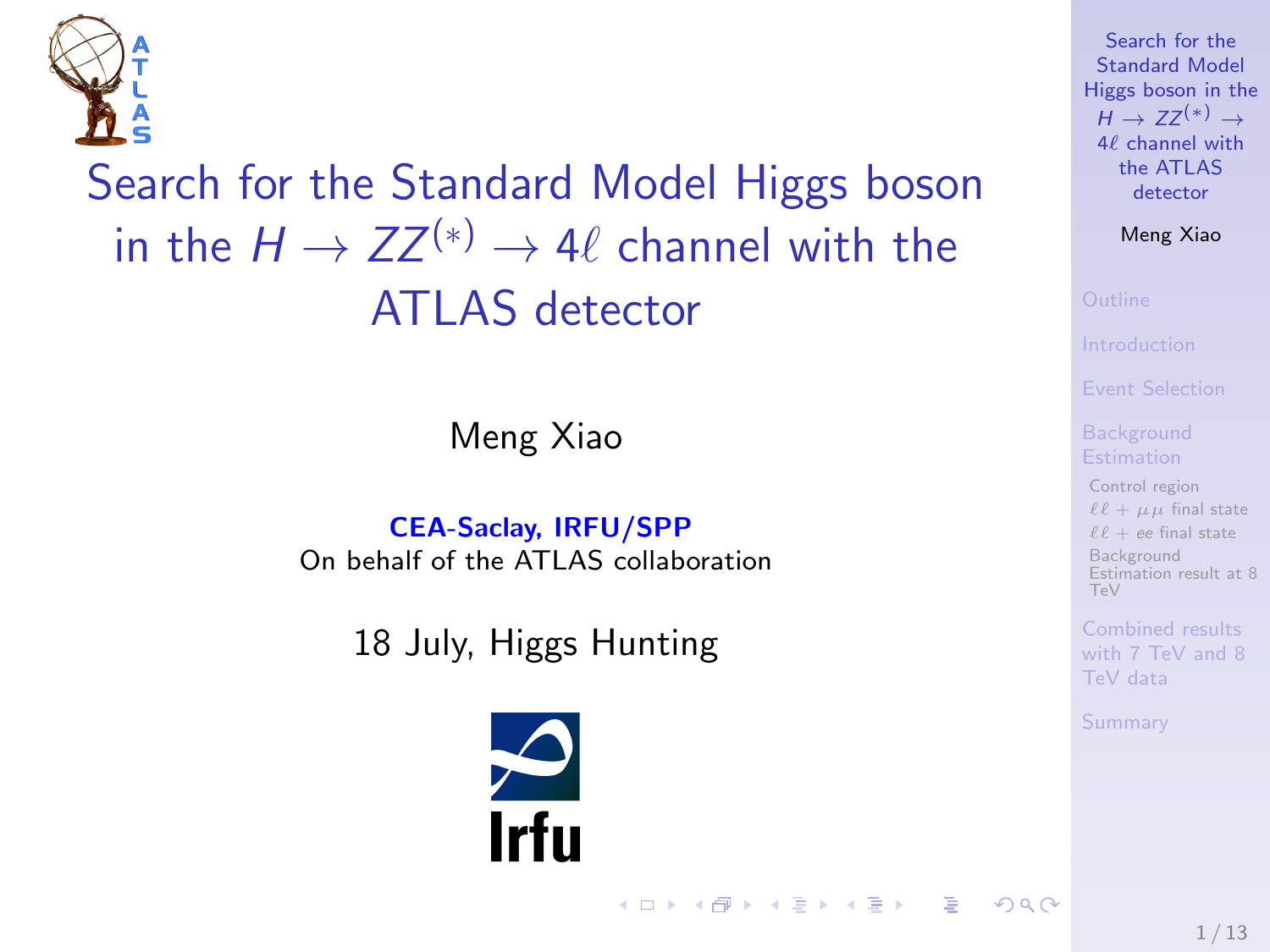# **Outline**

## [Introduction](#page-2-0)

[Event Selection](#page-3-0)

## [Background Estimation](#page-4-0)

[Control region](#page-4-0)  $\ell \ell + \mu \mu$  [final state](#page-5-0)  $\ell\ell$  + ee [final state](#page-6-0) [Background Estimation result at 8 TeV](#page-7-0)

[Combined results with 7 TeV and 8 TeV data](#page-8-0)

**[Summary](#page-9-0)** 

Search for the Standard Model [Higgs boson in the](#page-0-0)  $H \to ZZ^{(*)} \to$  $4\ell$  channel with the ATLAS detector

Meng Xiao

### [Outline](#page-1-0)

[Control region](#page-4-0)  $\ell \ell + \mu \mu$  [final state](#page-5-0)  $\ell \ell + ee$  [final state](#page-6-0) **Background** [Estimation result at 8](#page-7-0)  $TaV$ 

<span id="page-1-0"></span>TeV data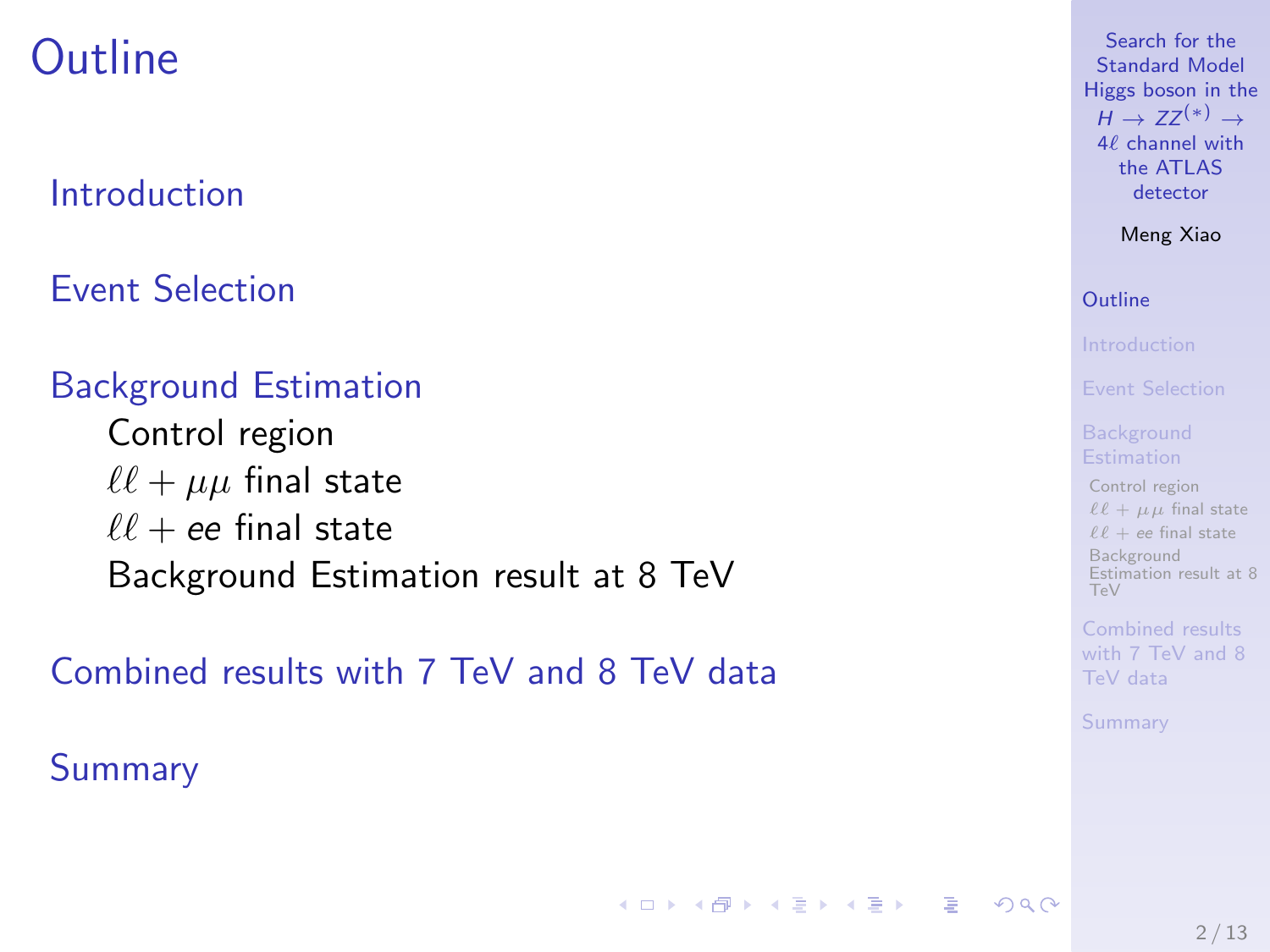## Introduction

 $H \to ZZ^{(*)} \to 4\ell(\ell = e, \mu)$ 

- 1. Clean signature, 4 leptons,  $\frac{S}{B} \sim 1$
- 2. Narrow peak, mass fully reconstructed.
- 3. Benefits from excellent electron and muon resolution

## $\triangleright$  Backgrounds

- 1. Irreducible:  $ZZ^{(*)}$ , same final state, isolated leptons
- 2. Reducible:  $Zb\bar{b}$ ,  $Z+jets$ ,  $t\bar{t}$

### $\blacktriangleright$  Data

- 1. 7 TeV data sample, 4.8  $fb^{-1}$
- 2. 8 TeV data sample, 5.8  $fb^{-1}$



Search for the Standard Model [Higgs boson in the](#page-0-0)  $H \to ZZ^{(*)} \to$  $4\ell$  channel with the ATLAS detector

### Meng Xiao

### [Introduction](#page-2-0)

[Control region](#page-4-0)  $\ell \ell + \mu \mu$  [final state](#page-5-0)  $\ell \ell + ee$  [final state](#page-6-0) Background [Estimation result at 8](#page-7-0) TeV

<span id="page-2-0"></span>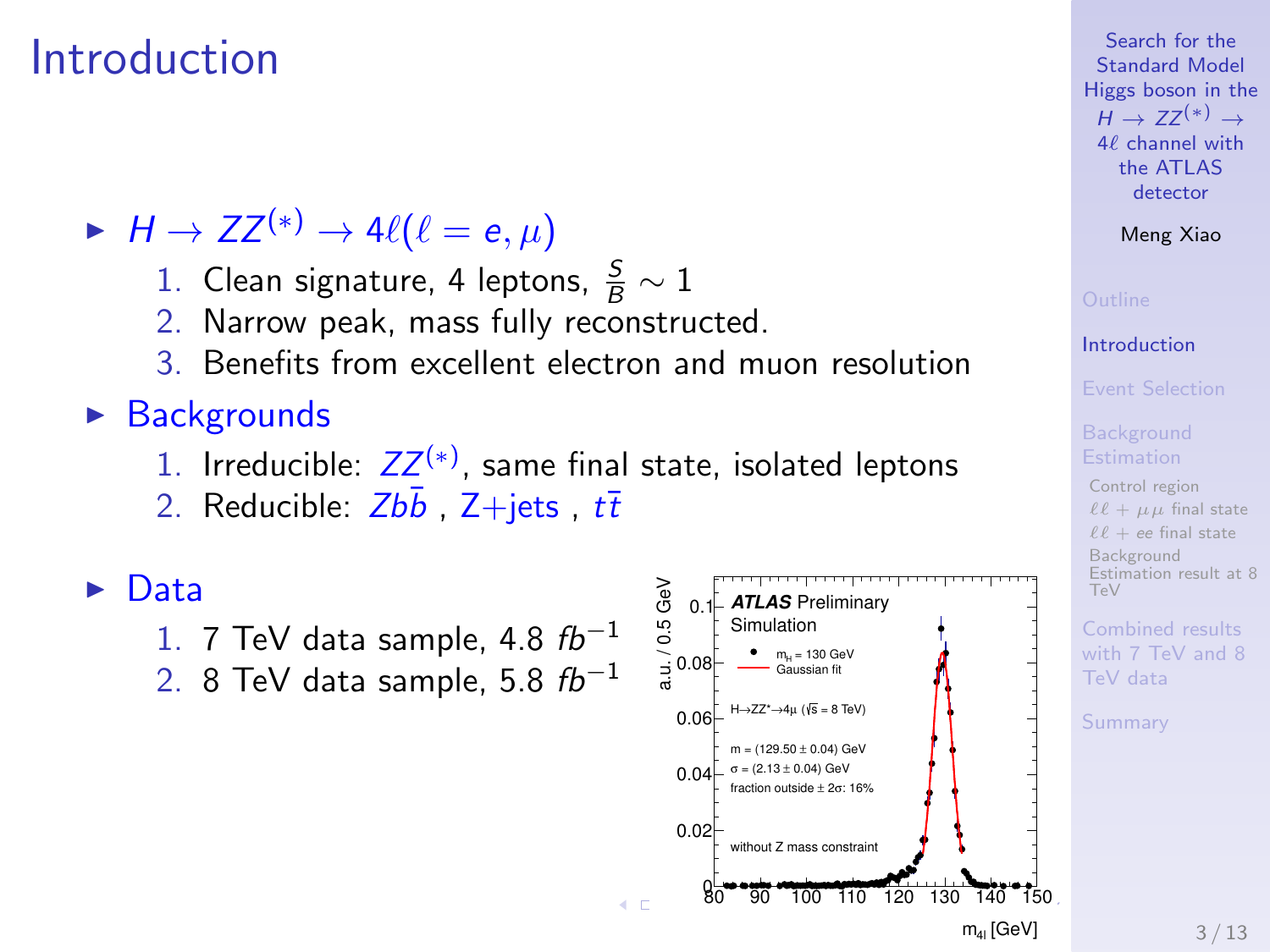## Event Selection

## $\triangleright$  Optimized phase space to enhance low mass sensitivity

- 1.  $p_T^{1,2,3,4} > 20, 15, 10, 7$  GeV (6 GeV for  $\mu$ )
- 2. Leading di-lepton mass :  $50 < m_{12} < 106 \text{GeV}$
- 3. Sub-leading di-lepton mass :  $m_{thr}(m_{41}) < m_{34} < 115 \text{ GeV}, m_{thr} = 17.5 - 50 \text{ GeV}$

## $\triangleright$  Additional requirements to reduce background

- 1. calorimeter isolation
- 2. track isolation
- 3. impact parameter significance
- $\triangleright$  Z mass constraint of leading Z

### Search for the Standard Model [Higgs boson in the](#page-0-0)  $H \to ZZ^{(*)} \to$  $4\ell$  channel with the ATLAS detector

### Meng Xiao

### [Event Selection](#page-3-0)

[Control region](#page-4-0)  $\ell \ell + \mu \mu$  [final state](#page-5-0)  $\ell\ell$  + ee [final state](#page-6-0) Background [Estimation result at 8](#page-7-0) TeV

[Summary](#page-9-0)

<span id="page-3-0"></span> $200$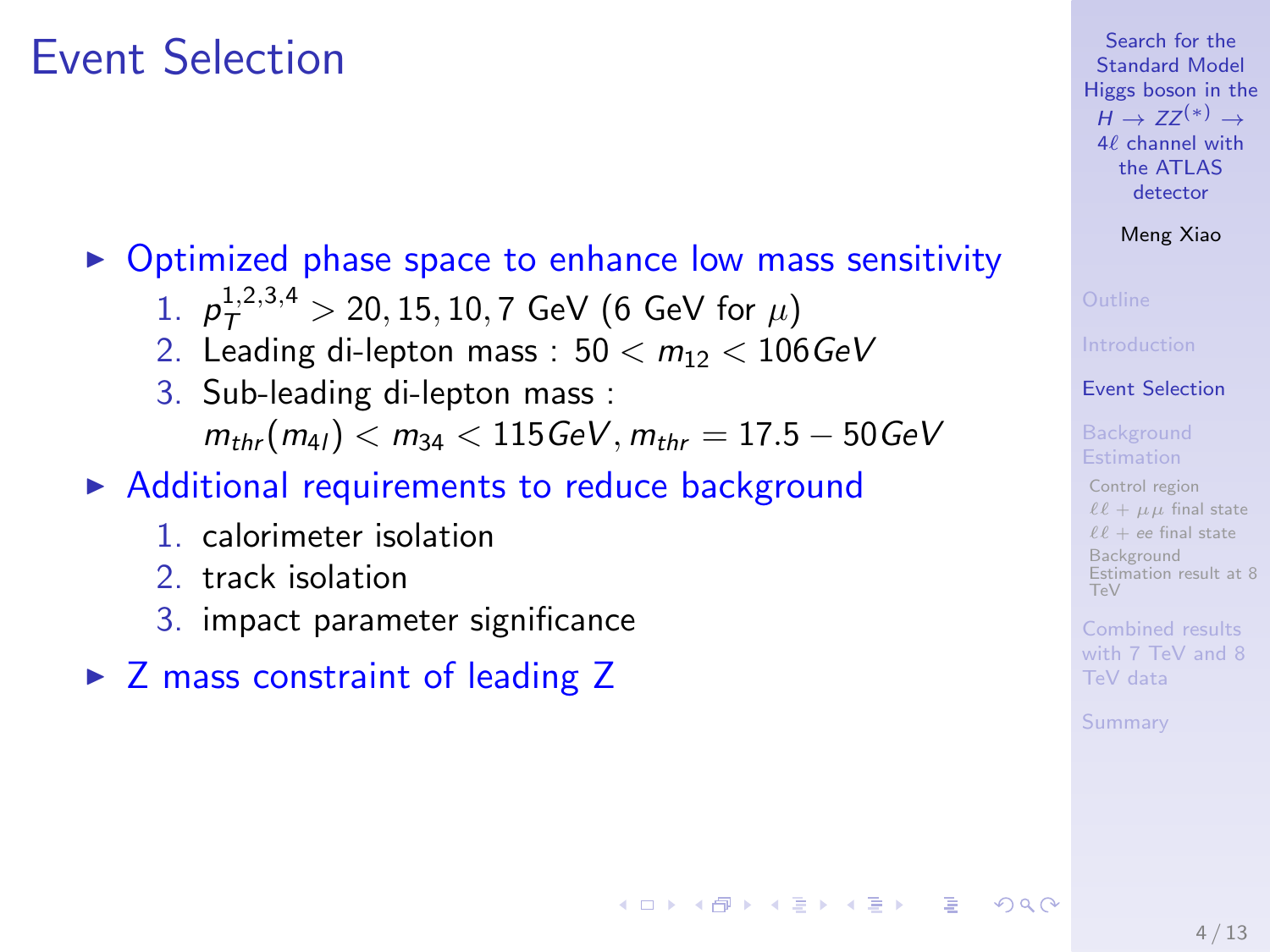# Control region

Control region is defined by removing isolation/impact parameter requirements.

- Dominant background is different in case of sub-leading pair flavor.
- Background estimation is separated into  $\ell \ell + \mu \mu$  and  $\ell \ell + e$ .
	- 1.  $\ell \ell + \mu \mu$ : main background Zbb and  $t\bar{t}$ , from semi-leptonic b-decays
	- 2.  $\ell\ell + ee$ : main background Z+jets and Zbb , from conversions and mis-identified hadrons



Search for the Standard Model [Higgs boson in the](#page-0-0)  $H \to ZZ^{(*)} \to$  $4\ell$  channel with the ATLAS detector

Meng Xiao

[Control region](#page-4-0)  $\ell \ell + \mu \mu$  [final state](#page-5-0)  $f \ell + e e$  [final state](#page-6-0) Background [Estimation result at 8](#page-7-0) TeV

<span id="page-4-0"></span>TeV data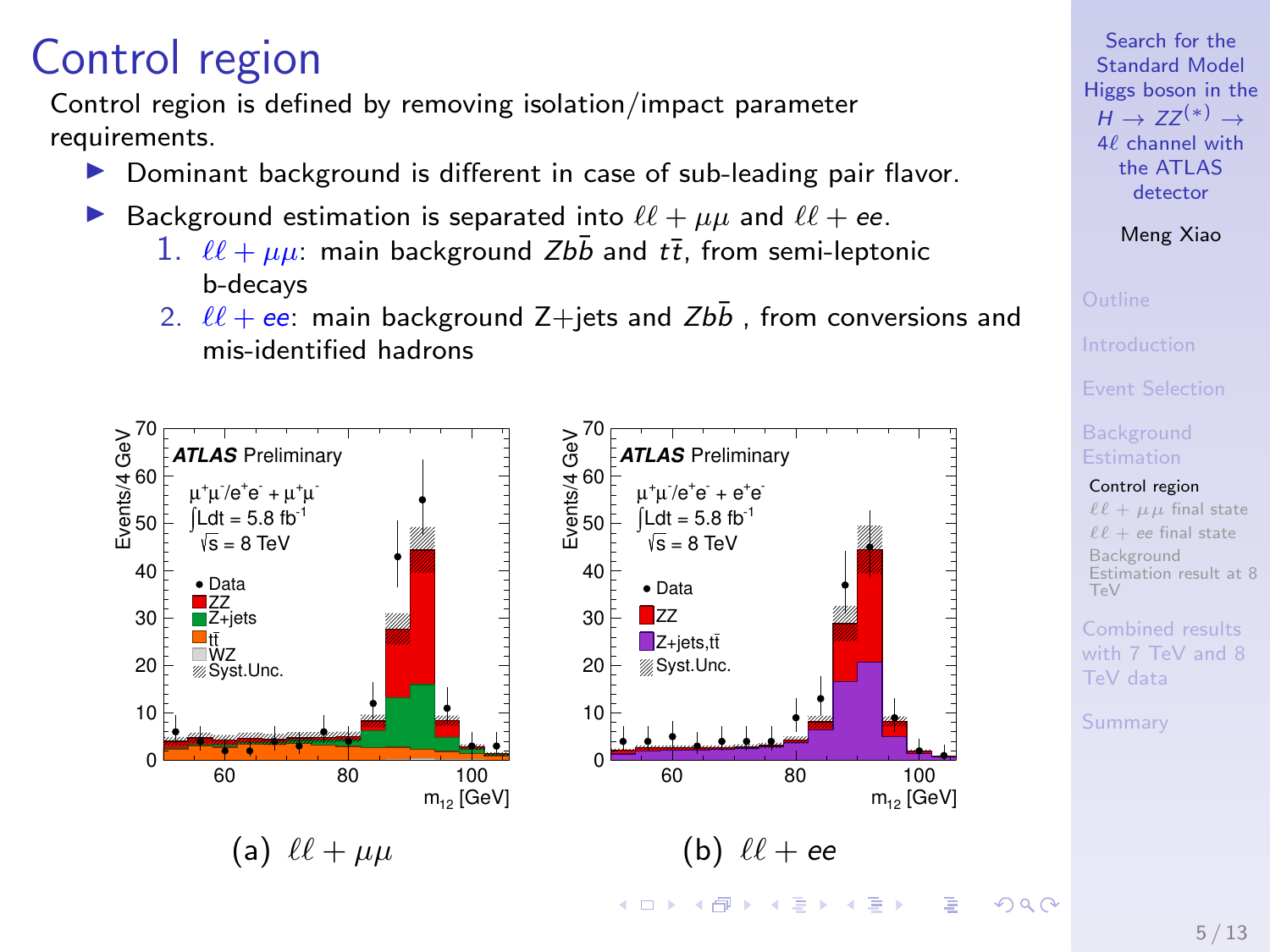## $\ell\ell + \mu\mu$  final state Baseline method

- $\triangleright$  Control region: sub-leading pair fails impact parameter requirement
- $\triangleright$   $m_{12}$  is clearly separated for the 2 main background, Zbb and  $t\overline{t}$ .
- Fitting  $m_{12}$  to get yields from the 2 components.
- $\triangleright$  Extrapolation to signal region using transfer factor from MC



- $\blacktriangleright$  Systematic error of transfer factor is obtained by comparing MC and data efficiency in  $Z+\mu$  control region
- $\blacktriangleright$  Result compatible with cross check methods  $($   $\Box$   $)$   $($   $\Box$   $)$   $($   $\Box$   $)$   $($   $\Box$   $)$   $($   $\Box$   $)$   $($   $\Box$   $)$   $($   $\Box$   $)$   $($   $\Box$   $)$   $($   $\Box$   $)$   $($   $\Box$   $)$   $($   $\Box$   $)$   $($   $\Box$   $)$   $($   $\Box$   $)$   $($   $\Box$   $)$   $($   $\Box$   $)$   $($   $\Box$   $)$   $($   $\Box$   $)$

Search for the Standard Model [Higgs boson in the](#page-0-0)  $H \to ZZ^{(*)} \to$  $4\ell$  channel with the ATLAS detector

Meng Xiao

[Control region](#page-4-0)  $\ell \ell + \mu \mu$  [final state](#page-5-0)  $\ell\ell$  + ee [final state](#page-6-0) Background [Estimation result at 8](#page-7-0) TeV

TeV data

[Summary](#page-9-0)

<span id="page-5-0"></span> $QQ$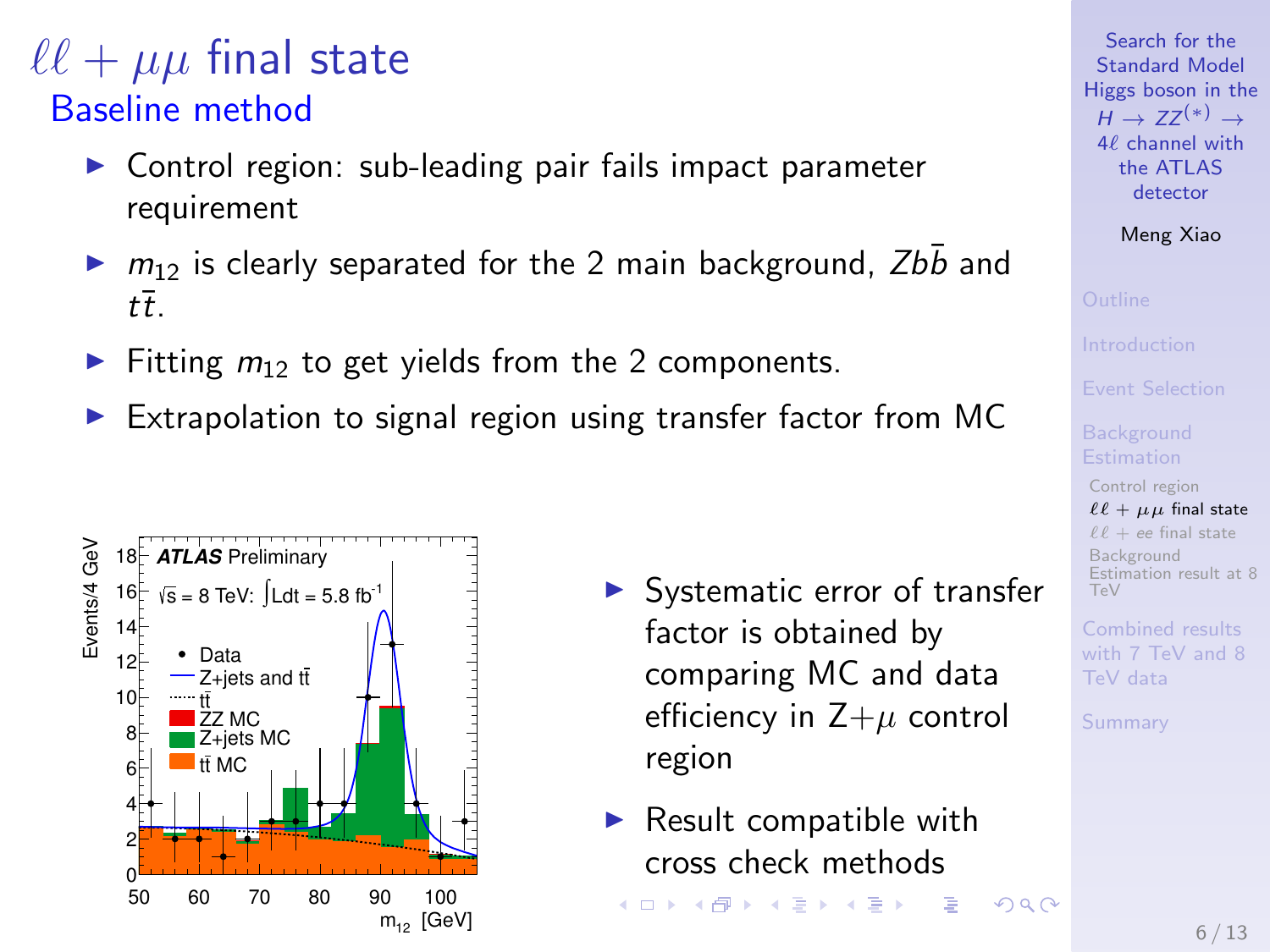## $\ell\ell$  + ee final state

### $\blacktriangleright$  Fake e sources

- 1. Hadrons (F)
- 2. Conversions  $(C/\gamma)$
- 3. Semi-leptonic decays of heavy flavor/ electron-like  $(E/Q)$
- $\triangleright$  To distinguish these sources, use
	- 1. TRT ratio: the fraction of high threshold hits in the Transition Radiation Tracker
	- 2. B-layer hits: number of hits in the innermost layer of the Pixel Detector barrel region
	- 3.  $f1$ : Fraction of energy in first sampling of  $e/m$  calorimeter

## Baseline method

- $\blacktriangleright$  Relax identification in sub-leading di-electron, and categorize events.
- $\blacktriangleright$  Use categorization to check MC description
- $\blacktriangleright$  Extrapolate yields in each category to the signal region

|       | 4e   |                | $2\mu$ 2e |                |                        |
|-------|------|----------------|-----------|----------------|------------------------|
|       | Data | МC             | Data      | МC             | $\ell$<br>B            |
| EE    | 32   | $22.7 + 4.8$   | 31        | $24.9 + 5.0$   | Ē<br>T                 |
| EC    | 6    | $6.0 + 2.5$    | 2         | $1.9 + 1.4$    | C <sub>0</sub>         |
| EF    | 18   | $19.0 + 4.4$   | 26        | $15.3 \pm 3.9$ | wi                     |
| СE    | 4    | $8.8 + 3.0$    | 6         | $5.1 \pm 2.3$  | Tε                     |
| CC    | 1    | $5.3 \pm 2.3$  | 6         | $4.2 \pm 2.0$  | $\mathsf{S}\mathsf{t}$ |
| CF    | 12   | $8.8 + 3.0$    | 15        | $15.3 \pm 3.9$ |                        |
| FE    | 16   | $5.7 + 2.4$    | 12        | $8.4 + 2.9$    |                        |
| FC    | 6    | $6.5 + 2.6$    | 7         | $4.3 \pm 2.1$  |                        |
| FF    | 12   | $17.4 \pm 4.2$ | 16        | $33.6 \pm 5.8$ |                        |
| Total | 107  | $100 + 10$     | 121       | $113 + 11$     |                        |
|       |      |                |           |                |                        |

Search for the Standard Model [Higgs boson in the](#page-0-0)  $H \rightarrow 77^{(*)} \rightarrow$  $4\ell$  channel with the ATLAS detector

Meng Xiao

ontrol region  $x^2 + \mu\mu$  [final state](#page-5-0)

 $\ell +$  ee [final state](#page-6-0)

ackground stimation result at 8 TeV

<span id="page-6-0"></span>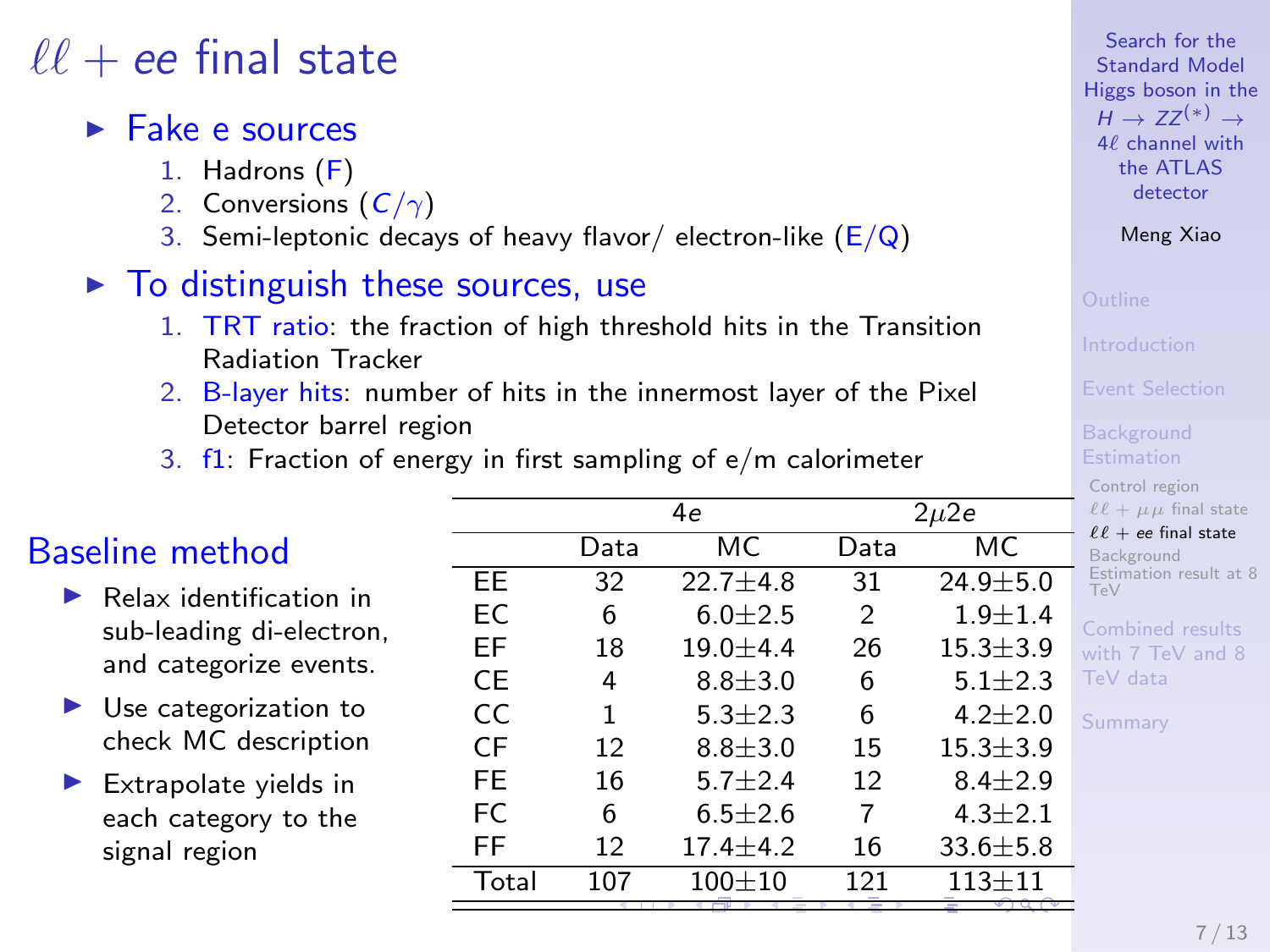# Background Estimation result at 8 TeV

| Method                                                    | Estimated                             |  |
|-----------------------------------------------------------|---------------------------------------|--|
|                                                           | number of events                      |  |
| $4\mu$                                                    |                                       |  |
| $m_{12}$ fit: $Z + \text{jets}$ contribution              | $0.51 \pm 0.13 \pm 0.16^{\dagger}$    |  |
| $m_1$ , fit: $t\bar{t}$ contribution                      | $0.044 + 0.015 + 0.015$ <sup>†</sup>  |  |
| $t\bar{t}$ from $e^{\pm} \mu^{\mp} + \mu^{\pm} \mu^{\mp}$ | $0.058 \pm 0.015 \pm 0.019$           |  |
| $2e2\mu$                                                  |                                       |  |
| $m_{12}$ fit: $Z +$ jets contribution                     | $0.41 \pm 0.10 \pm 0.13^{\dagger}$    |  |
| $m_{12}$ fit: $t\overline{t}$ contribution                | $0.040 \pm 0.013 \pm 0.013^{\dagger}$ |  |
| $t\bar{t}$ from $e^{\pm} \mu^{\mp} + \mu^{\pm} \mu^{\mp}$ | $0.051 \pm 0.013 \pm 0.017$           |  |
| $2\mu$ 2e                                                 |                                       |  |
| $\ell\ell + e^{\pm}e^{\mp}$                               | 4.9 ± 0.8 $\pm$ 0.7 <sup>†</sup>      |  |
| $\ell \ell + e^{\pm} e^{\pm}$                             | $4.1 + 0.6 + 0.8$                     |  |
| $3\ell + \ell$ (same-sign)                                | $3.5\pm 0.5 \pm 0.5$                  |  |
| 4e                                                        |                                       |  |
| $\ell\ell + e^{\pm}e^{\mp}$                               | 3.9 $\pm$ 0.7 $\pm$ 0.8 <sup>†</sup>  |  |
| $\ell \ell + e^{\pm} e^{\pm}$                             | $3.1\pm 0.5 \pm 0.6$                  |  |
| $3\ell + \ell$ (same-sign)                                | $3.0 \pm 0.4 \pm 0.4$                 |  |
|                                                           |                                       |  |

Search for the Standard Model [Higgs boson in the](#page-0-0)  $H \to ZZ^{(*)} \to$ 4 $\ell$  channel with the ATLAS detector

Meng Xiao

[Control region](#page-4-0)  $\ell \ell + \mu \mu$  [final state](#page-5-0)  $\ell \ell + ee$  [final state](#page-6-0)

Background [Estimation result at 8](#page-7-0) T<sub>e</sub>V

TeV data

<span id="page-7-0"></span>[Summary](#page-9-0)

The †' symbol indicates the estimated number of events used for the background normalization, the others being cross-checks.

> $\mathbf{A} \oplus \mathbf{B} \rightarrow \mathbf{A} \oplus \mathbf{B} \rightarrow \mathbf{A} \oplus \mathbf{B} \rightarrow \mathbf{A} \oplus \mathbf{B} \rightarrow \mathbf{B} \oplus \mathbf{B} \oplus \mathbf{A} \oplus \mathbf{B} \oplus \mathbf{A} \oplus \mathbf{B} \oplus \mathbf{A} \oplus \mathbf{B} \oplus \mathbf{A} \oplus \mathbf{B} \oplus \mathbf{A} \oplus \mathbf{B} \oplus \mathbf{A} \oplus \mathbf{B} \oplus \mathbf{A} \oplus \mathbf{B} \oplus \mathbf{A} \opl$  $QQ$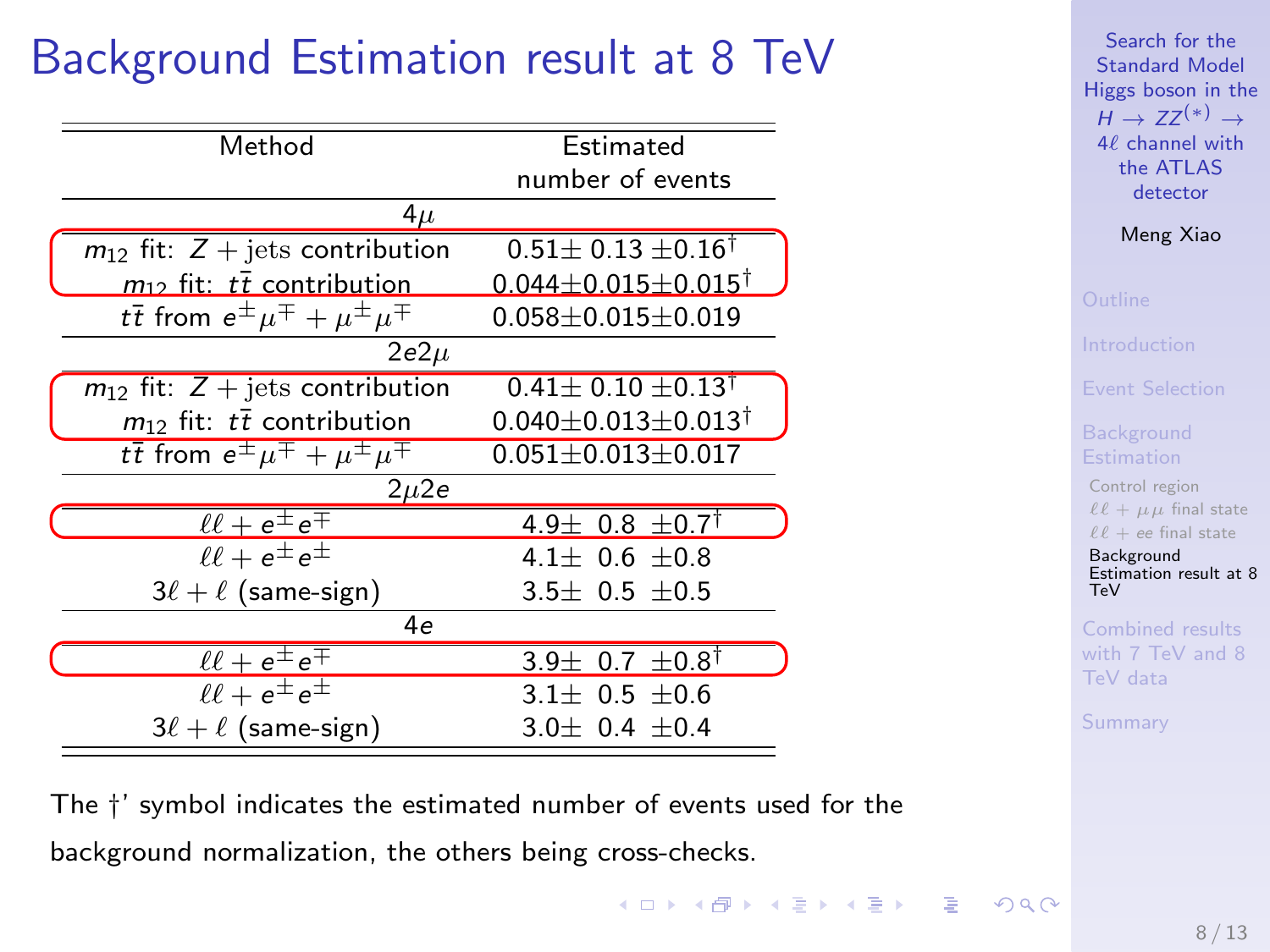# Combined results with 7 TeV and 8 TeV data



- **Combining datasets, observe 3.4** $\sigma$  excess at  $m_H = 125 \text{GeV}$
- Becomes  $2.5\sigma$  when accounting for the look-elsewhere effect
- Best-fit value for  $m_H = 125 \text{GeV}$  :  $\mu = 1.3 \pm 0.6$

Search for the Standard Model [Higgs boson in the](#page-0-0)  $H \to ZZ^{(*)} \to$  $4\ell$  channel with the ATLAS detector

Meng Xiao

[Control region](#page-4-0)  $\ell \ell + \mu \mu$  [final state](#page-5-0)  $\ell\ell$  + ee [final state](#page-6-0) Background [Estimation result at 8](#page-7-0) TeV

<span id="page-8-0"></span>Combined results [with 7 TeV and 8](#page-8-0) TeV data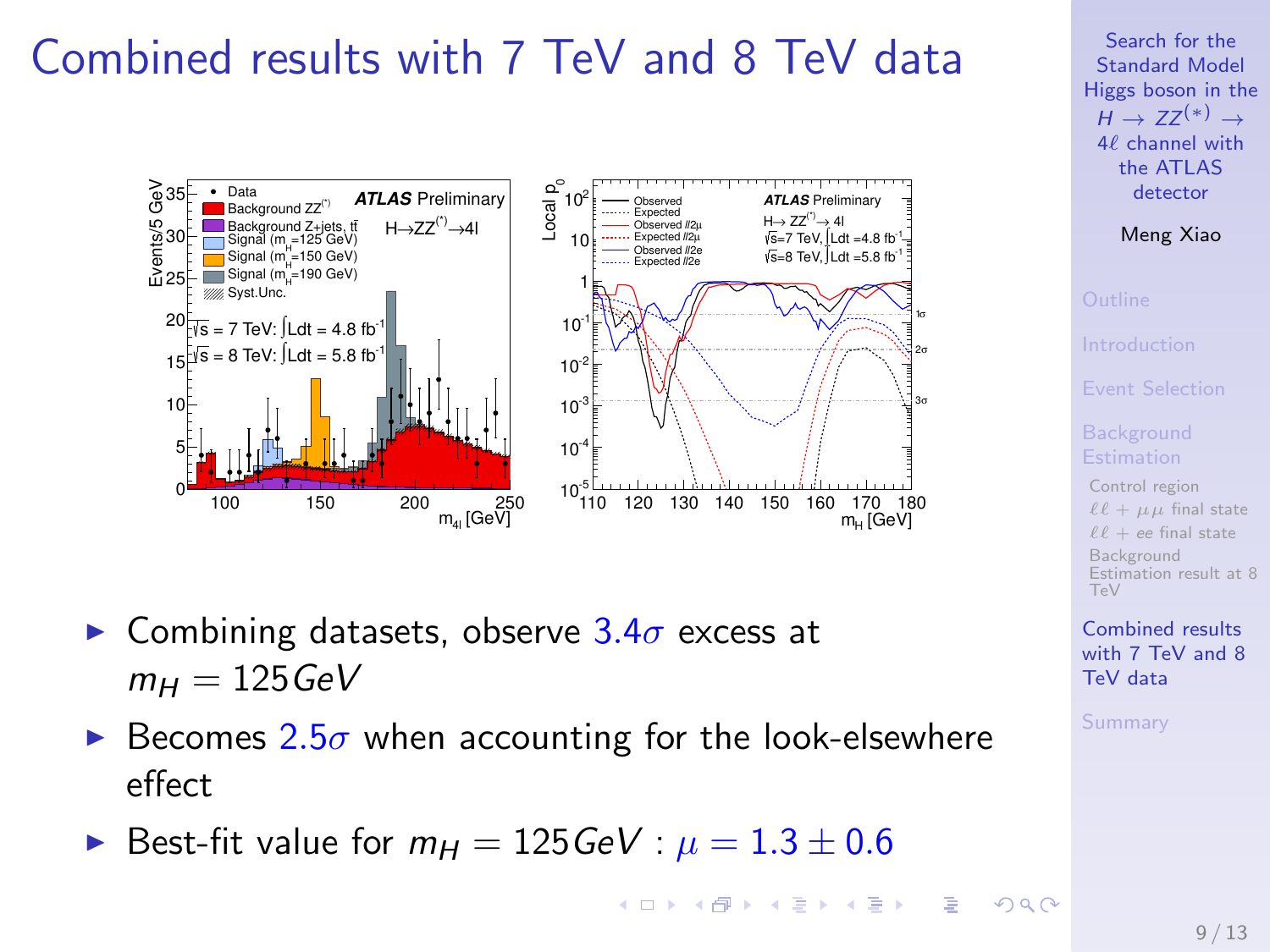# **Summary**

- $\triangleright$  Presented search for  $H \to ZZ \to 4\ell$ 
	- 1. Optimized 2011 7 TeV data  $(4.8 f b^{-1})$
	- 2. New added 2012 8 TeV data  $(5.8 f b^{-1})$
- $\triangleright$  Developing robust background estimation methods
- $\triangleright$  Observe 3.4 $\sigma$  excess at  $m_H = 125 \text{GeV}$ , 2.5 $\sigma$  after look-elsewhere effect

 $A \equiv 1 + 4 \pmod{4} \Rightarrow A \equiv 1 + 4 \pmod{2} \Rightarrow B$ 

- Best signal strength  $\mu = 1.3 \pm 0.6$
- $\triangleright$  More details will be given in Luis's talk.



Meng Xiao

[Control region](#page-4-0)  $\ell \ell + \mu \mu$  [final state](#page-5-0)  $\ell\ell$  + ee [final state](#page-6-0) Background [Estimation result at 8](#page-7-0) TeV

TeV data

[Summary](#page-9-0)

<span id="page-9-0"></span> $200$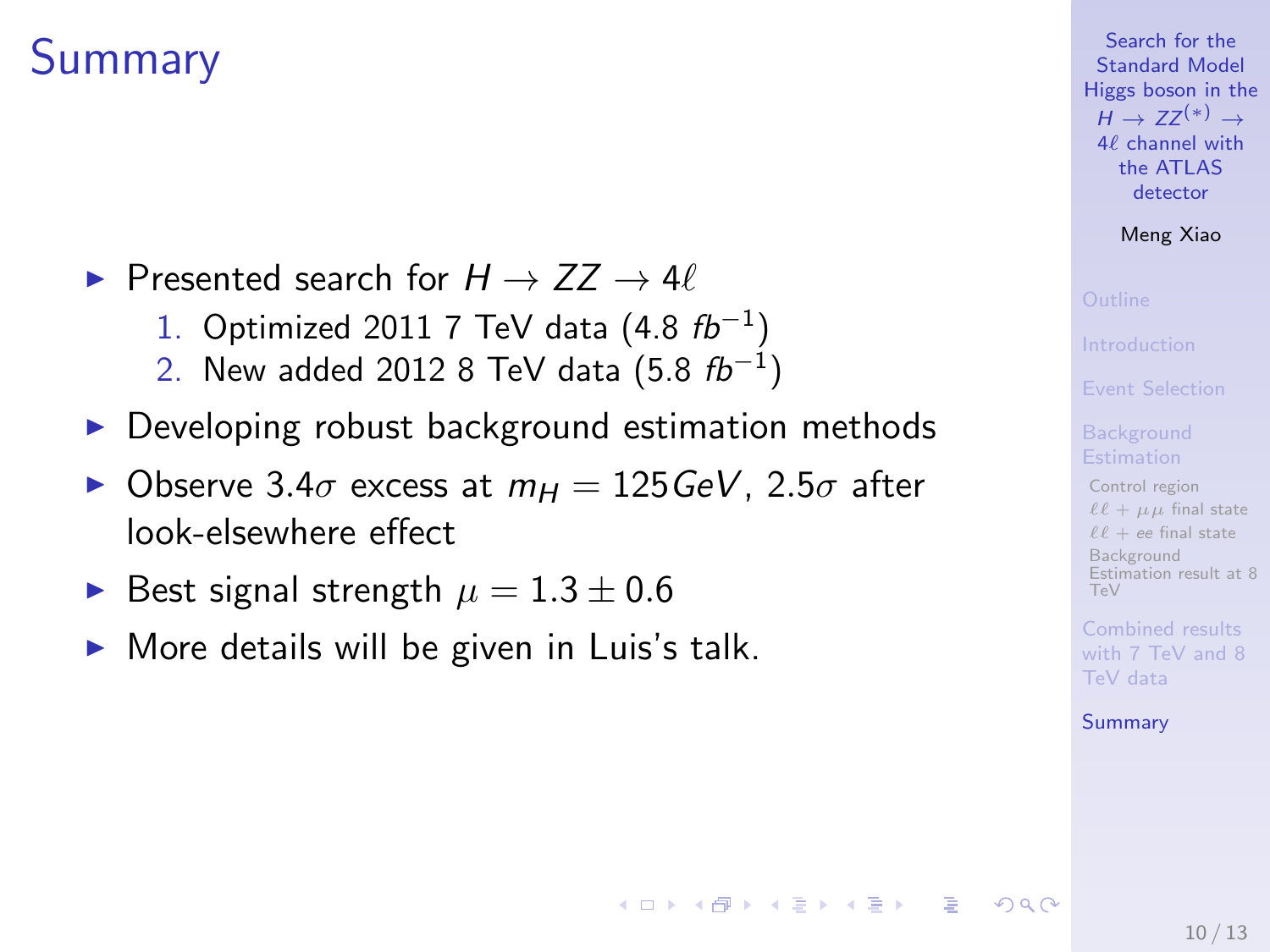# BackUp

Search for the Standard Model [Higgs boson in the](#page-0-0)  $H \rightarrow ZZ^{(*)} \rightarrow$  $4\ell$  channel with the ATLAS detector

Meng Xiao

[Control region](#page-4-0)  $\ell \ell + \mu \mu$  [final state](#page-5-0)  $\ell \ell + e$ e [final state](#page-6-0) Background [Estimation result at 8](#page-7-0) TeV

[with 7 TeV and 8](#page-8-0) TeV data

[Summary](#page-9-0)

メロメ メタメ メミメ メミメー (B)  $299$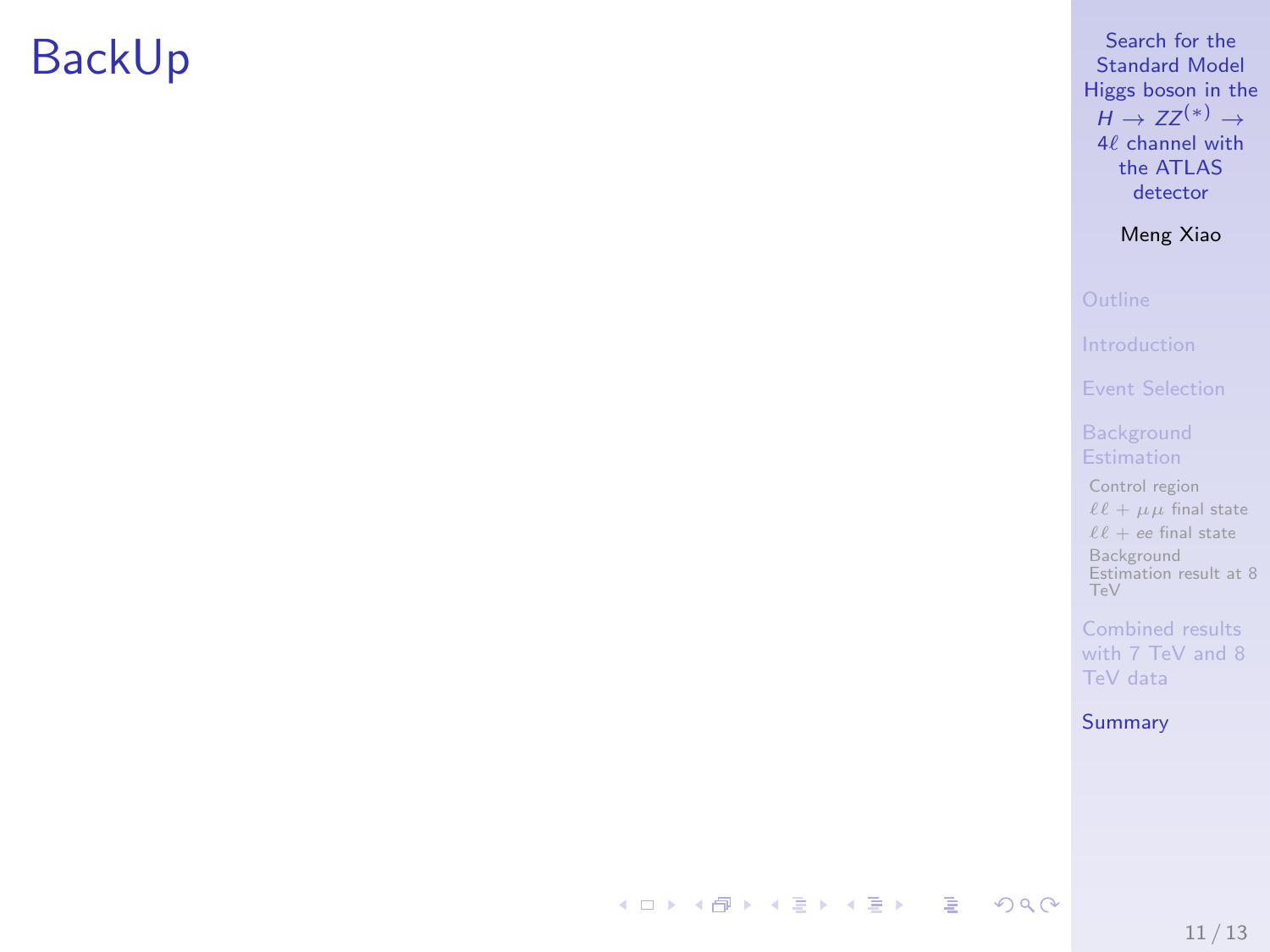# $\ell \ell + \mu \mu$  final state

## Alternative method for  $t\bar{t}$  estimation

- 1. Analysis selection, but  $e\mu$  leading di-lepton and  $Z \rightarrow \ell \ell$ veto
- 2. Extrapolation to signal region
- 3. compatible results with  $m_{12}$  fit

Search for the Standard Model [Higgs boson in the](#page-0-0)  $H \to ZZ^{(*)} \to$ 4 $\ell$  channel with the ATLAS detector

Meng Xiao

[Control region](#page-4-0)  $\ell \ell + \mu \mu$  [final state](#page-5-0)  $\ell \ell + ee$  [final state](#page-6-0) Background [Estimation result at 8](#page-7-0) TeV

TeV data